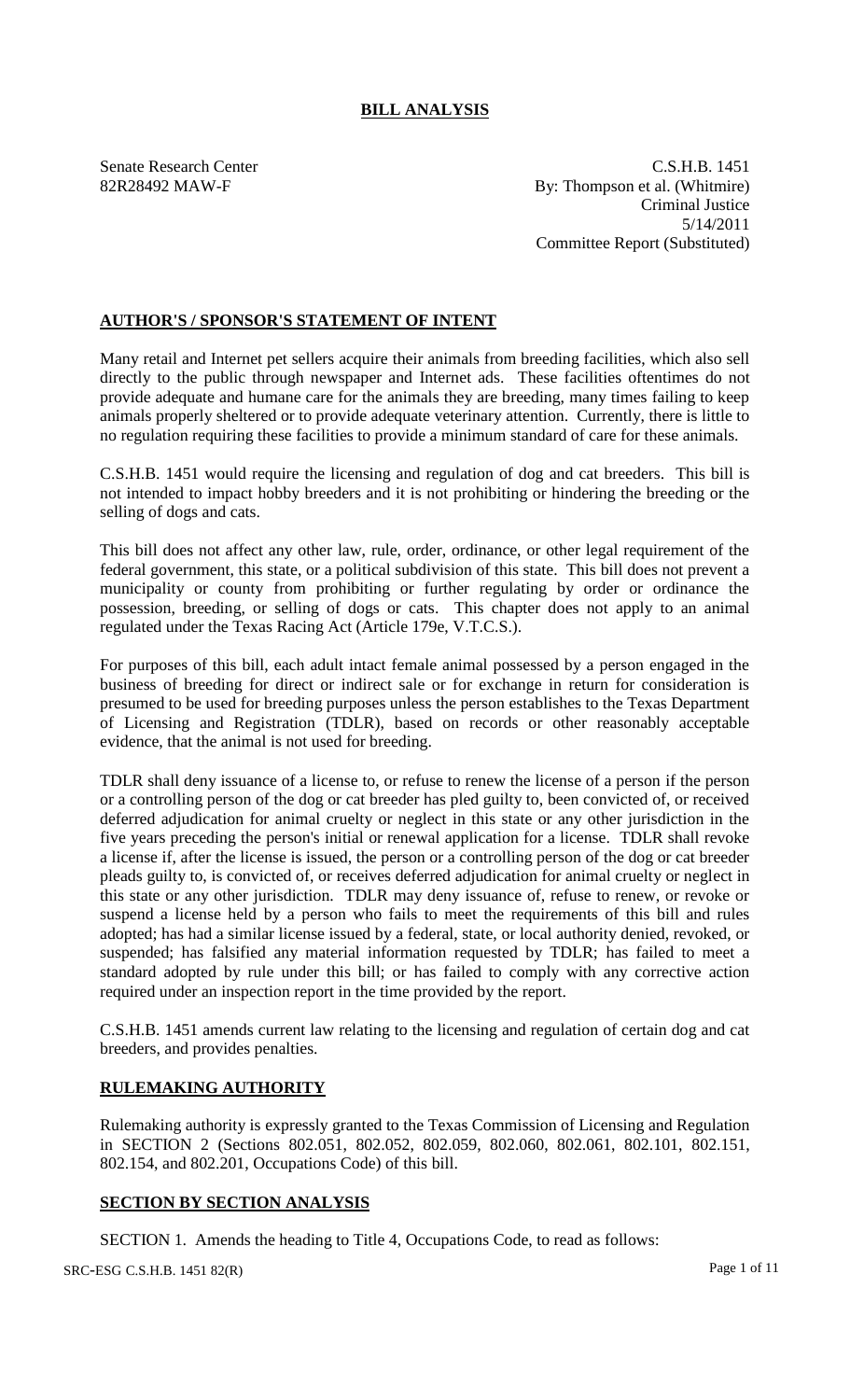## TITLE 4. PROFESSIONS RELATED TO ANIMALS

SECTION 2. Amends Title 4, Occupations Code, by adding Chapter 802, as follows:

#### CHAPTER 802. DOG OR CAT BREEDERS

### SUBCHAPTER A. GENERAL PROVISIONS

Sec. 802.001. SHORT TITLE. Provides that this chapter may be cited as the Dog or Cat Breeders Act.

Sec. 802.002. DEFINITIONS. Defines, in this chapter, "adult animal," "animal," "cat," "commission," "controlling person," "department," "dog," "dog or cat breeder," "facility," "federal regulations," "intact female animal," "kitten," "licensed breeder," "possess," "primary enclosure," "puppy," "third-party inspector," and "veterinarian."

Sec. 802.003. APPLICABILITY OF CHAPTER. (a) Provides that this chapter does not affect the applicability of any other law, rule, order, ordinance, or other legal requirement of the federal government, this state, or a political subdivision of this state.

(b) Provides that this chapter does not prevent a municipality or county from prohibiting or further regulating by order or ordinance the possession, breeding, or selling of dogs or cats.

(c) Provides that this chapter does not apply to an animal regulated under the Texas Racing Act (Article 179e, V.T.C.S.).

Sec. 802.004. PRESUMPTION OF USE FOR BREEDING. Provides that, for purposes of this chapter, each adult intact female animal possessed by a person engaged in the business of breeding animals for direct or indirect sale or for exchange in return for consideration is presumed to be used for breeding purposes unless the person establishes to the satisfaction of the Texas Department of Licensing and Registration (TDLR), based on the person's breeding records or other evidence reasonably acceptable to TDLR, that the animal is not used for breeding.

Sec. 802.005. EXEMPTION FOR CERTAIN PERSONS WHO BREED DOGS. (a) Provides that this section applies only to a dog bred to be used exclusively for:

> (1) herding livesock, as defined by Section 1.003 (Definitions), Agriculture Code, or other agricultural uses;

(2) hunting, including pointing, flushing, or retrieving game; or

(3) competing in field trials.

(b) Provides that this chapter does not apply to a person to the extent the person breeds dogs described by Subsection (a) for:

(1) personal use; and

(2) incidental direct or indirect sale or exchange in return for consideration.

(c) Authorizes a person described by Subsection (b), notwithstanding Subsection (b), to be subject to the requirements of this chapter based on the person's activities with respect to animals other than dogs that are bred and used as described by this section.

[Reserves Sections 802.006-802.050 for expansion.]

SRC-ESG C.S.H.B. 1451 82(R) Page 2 of 11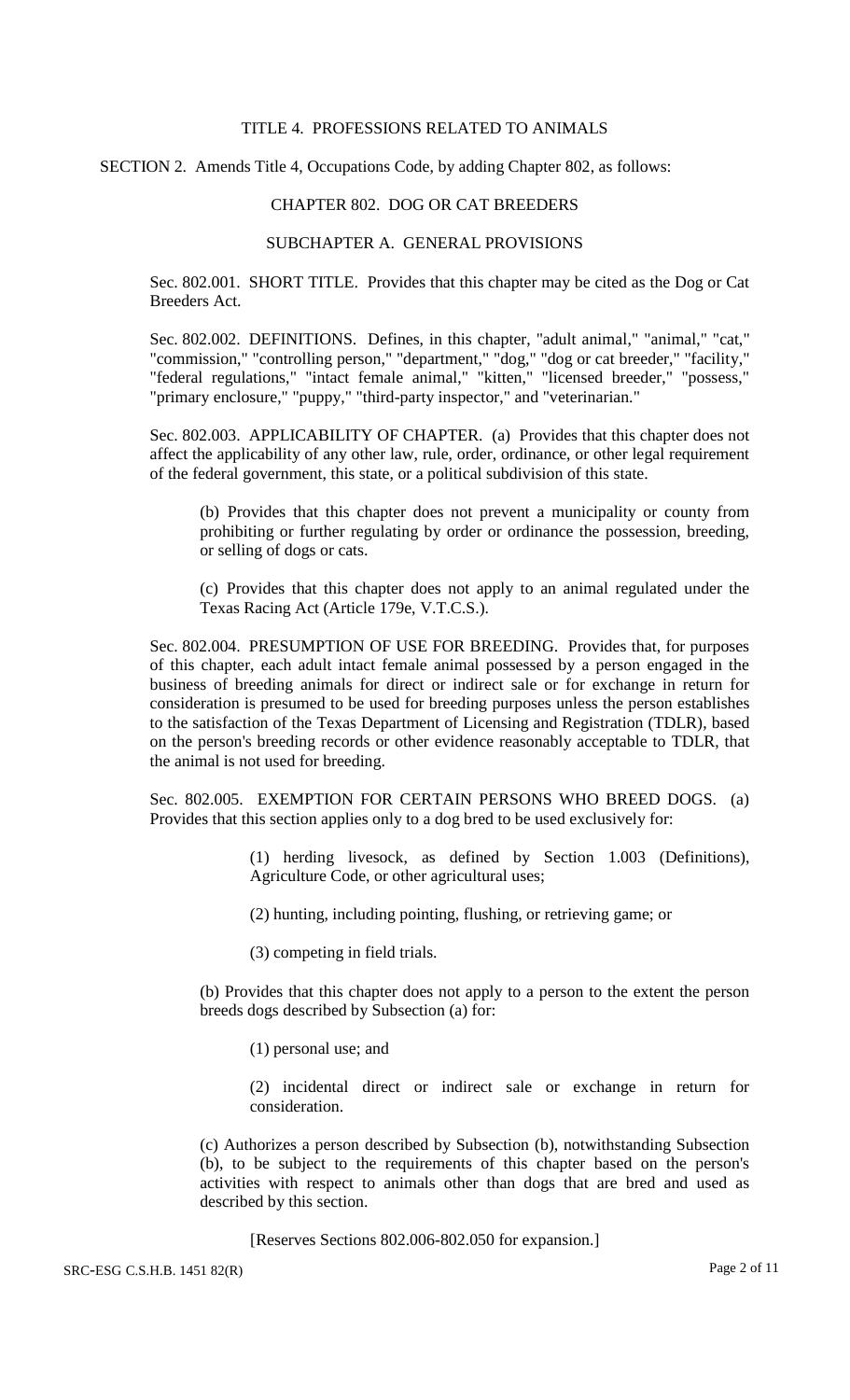### SUBCHAPTER B. POWERS AND DUTIES OF COMMISSION AND DEPARTMENT

Sec. 802.051. GENERAL POWERS AND DUTIES; RULES. (a) Requires TDLR to administer and enforce this chapter.

(b) Requires the Texas Commission of Licensing and Regulation (TCLR) to adopt rules necessary to administer and enforce this chapter.

Sec. 802.052. FEES. Requires TCLR by rule to establish reasonable and necessary fees in amounts sufficient to cover the costs of administering and enforcing this chapter. Authorizes TCLR, in setting the fee for inspecting or licensing a facility, to consider the number of adult intact female animals used for breeding at the facility.

Sec. 802.053. PERSONNEL. Authorizes TDLR to employ personnel necessary to carry out the functions and duties of TDLR under this chapter.

Sec. 802.054. EXPENSES. Authorizes TDLR to authorize disbursements necessary to implement this chapter, including disbursements for office expenses, equipment costs, and other necessary facilities.

Sec. 802.055. CRIMINAL BACKGROUND CHECKS. Requires TDLR to conduct a criminal background check on each applicant who submits an application for a license under this chapter and on any controlling person of the applicant. Authorizes TDLR to, as permitted by law:

(1) examine any criminal conviction, guilty plea, or deferred adjudication of the applicant or controlling person; and

(2) obtain any criminal history or record of the applicant or controlling person.

Sec. 802.056. DIRECTORY. (a) Requires TDLR to maintain a directory of licensed breeders and of third-party inspectors registered under this chapter.

(b) Requires TDLR to make the directory available to the public.

Sec. 802.057. DISCIPLINARY DATABASE. (a) Requires TDLR to maintain a database of dog or cat breeders who have been subject to disciplinary action as provided by Subchapter F.

(b) Requires TDLR to make the information maintained in the database available to the public.

Sec. 802.058. CONSUMER INTEREST INFORMATION. (a) Requires TDLR to prepare information of consumer interest describing:

(1) the functions performed by TDLR under this chapter; and

(2) the rights of a consumer affected by this chapter.

(b) Requires that the information describe the procedure by which a consumer complaint is filed with and resolved by TDLR.

(c) Requires TDLR to make the information available to the public.

Sec. 802.059. DOG OR CAT BREEDER TRAINING AND ENFORCEMENT ACCOUNT. (a) Provides that the dog or cat breeder training and enforcement account is an account in the general revenue fund. Requires that administrative penalties collected under Subchapter F be deposited to the credit of the account.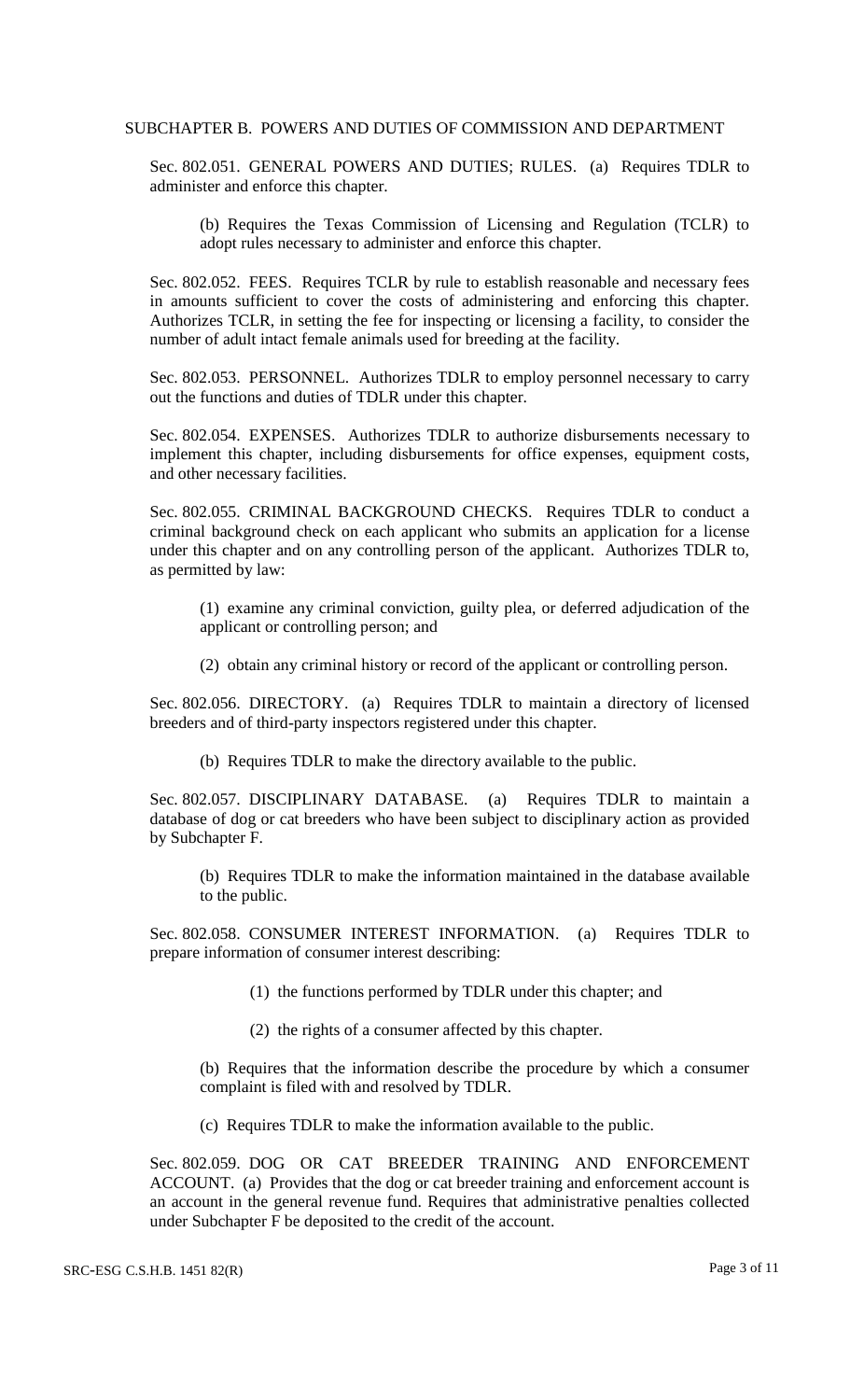(b) Authorizes funds in the account to be appropriated only to TDLR for:

(1) promoting consumer awareness of this chapter and rules adopted under this chapter;

(2) supporting educational seminars, training activities, or other projects designed to benefit TDLR's ability to administer this chapter;

(3) paying for information resulting in disciplinary action under Subchapter F against a person for acting as a dog or cat breeder without holding a license issued under this chapter; and

(4) taking any other action to improve TDLR's ability to investigate violations of and enforce this chapter.

(c) Authorizes TCLR by rule to provide for a system to pay for information described by Subsection (b)(3). Requires that rules adopted under this subsection ensure that a public purpose is accomplished through the use of the payment system.

(d) Authorizes TDLR to solicit and accept gifts, grants, and other donations from any source for deposit into the account.

(e) Exempts the account from the application of Section 403.095 (Use of Dedicated Revenue), Government Code.

Sec. 802.060. REGULATION OF THIRD-PARTY INSPECTORS. Requires TCLR by rule to establish:

- (1) training requirements for a third-party inspector;
- (2) registration procedures for a third-party inspector; and

(3) policies governing the acts of a third-party inspector in conducting an inspection or investigation.

Sec. 802.061. REGISTRATION OF CERTAIN EMPLOYEES OF LICENSED BREEDERS. Authorizes TCLR by rule to establish registration procedures for any person whose duties and responsibilities include the handling of or caring for an animal in a licensed breeder's facility.

Sec. 802.062. CONTRACTS FOR ENFORCEMENT. Authorizes TDLR to contract with a third-party inspector to enforce or assist in the enforcement of this chapter and rules adopted under this chapter, including the performance of inspections and investigations required under this chapter.

Sec. 802.063. INSPECTIONS. (a) Requires TDLR to inspect each facility of a licensed breeder at least once in every 18-month period and at other times as necessary to ensure compliance with this chapter and rules adopted under this chapter.

(b) Requires that the inspection be conducted during the facility's normal business hours, and authorizes the licensed breeder or a representative of the licensed breeder to be present during the inspection.

(c) Prohibits TDLR or third-party inspector from providing advance notice to the licensed breeder or a representative of the licensed breeder before arriving at the facility. Requires the licensed breeder or its representative, on request of an inspector, to assist the inspector in performing the inspection.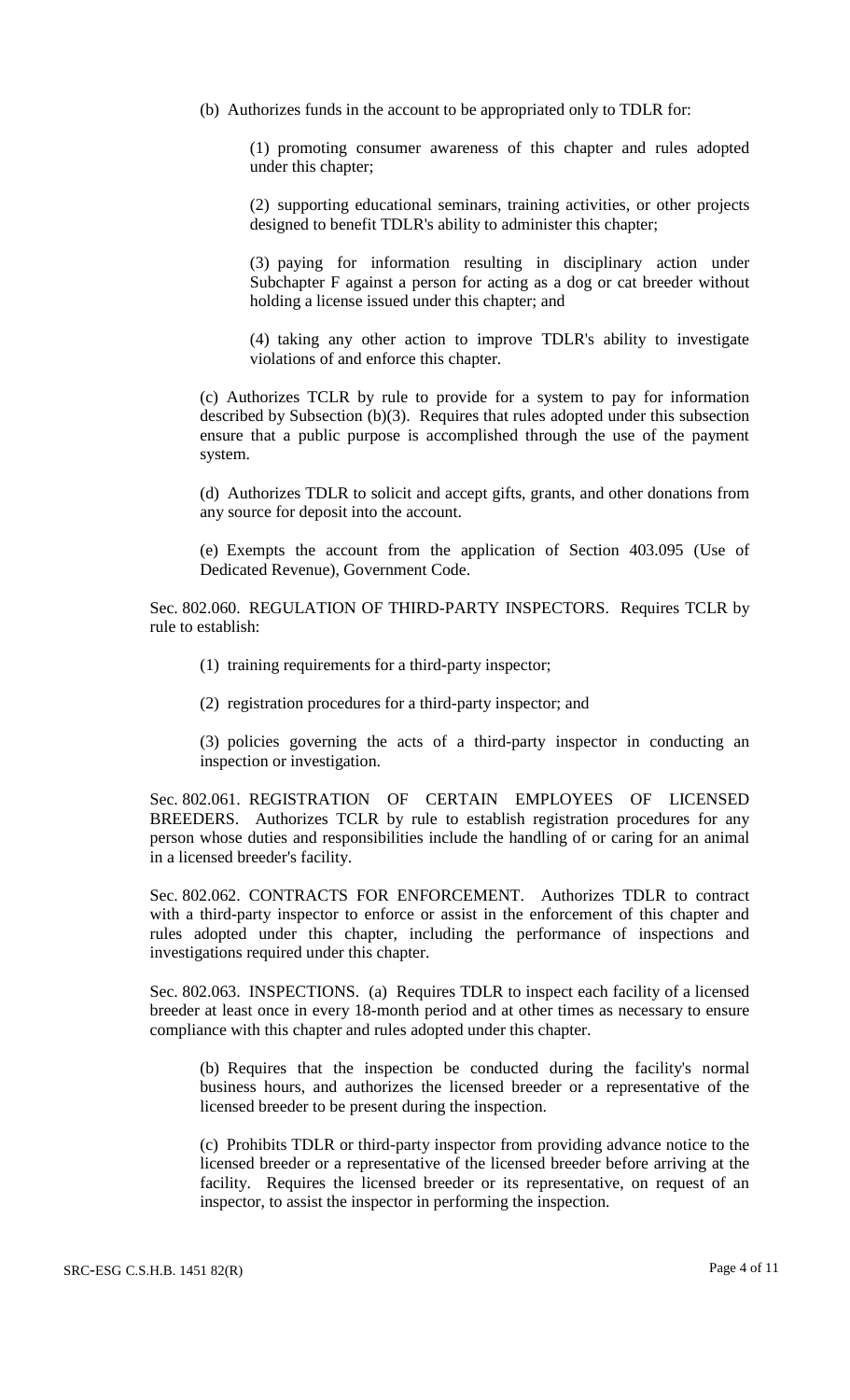(d) Prohibits an inspector, in conducting an inspection under this section, from entering or accessing any portion of a private residence of a licensed breeder except as necessary to access animals, documents, records, or other property relevant to the inspection.

(e) Requires the inspector to submit an inspection report to TDLR not later than the 10th day after the date of the inspection on a form prescribed by TDLR and provide a copy of the report to the licensed breeder or its representative.

Sec. 802.064. INVESTIGATIONS. Requires TDLR or a third-party inspector designated by TDLR, on receipt of a complaint alleging a violation of this chapter or a rule adopted under this chapter, to investigate the alleged violation.

Sec. 802.065. REPORTING ANIMAL CRUELTY. Requires a person conducting an inspection under Section 802.063 or 802.103 or an investigation under Section 802.064 to notify the appropriate local law enforcement agency not later than 24 hours after discovering evidence of animal cruelty or neglect during the inspection or investigation.

Sec. 802.066. ADVISORY COMMITTEE. (a) Requires TCLR to establish an advisory committee to advise TCLR and make recommendations on matters related to the administration and enforcement of this chapter, including licensing fees and standards adopted under Subchapter E.

(b) Provides that the advisory committee consists of nine members appointed by the presiding officer of TCLR with the approval of TCLR as follows:

- (1) two members who are licensed breeders;
- (2) two members who are veterinarians;
- (3) two members who represent animal welfare organizations;
- (4) two members who represent the public; and

(5) one member who is an animal control officer as defined in Section 829.001 (Definitions), Health and Safety Code.

(c) Provides that members of the advisory committee serve staggered four-year terms. Provides that the terms of four or five members expire on February 1 of each odd-numbered year. Requires the presiding officer of TCLR, with the approval of TCLR, if a vacancy occurs during a member's term, to appoint a replacement member to serve for the remainder of the unexpired term.

(d) Requires the presiding officer of TCLR to designate one member of the advisory committee to serve as presiding officer of the advisory committee for a two-year term. Authorizes a member to serve more than one term as presiding officer.

(e) Requires the advisory committee to meet annually and at the call of the presiding officer of the advisory committee, the presiding officer of TCLR, or the executive director of TDLR.

(f) Prohibits a person from being a member of the advisory committee, except for the members described by Subsection  $(b)(1)$ , if the person or a member of the person's household:

(1) is required to be licensed under this chapter;

(2) is an officer, employee, or paid consultant of an entity required to be licensed under this chapter;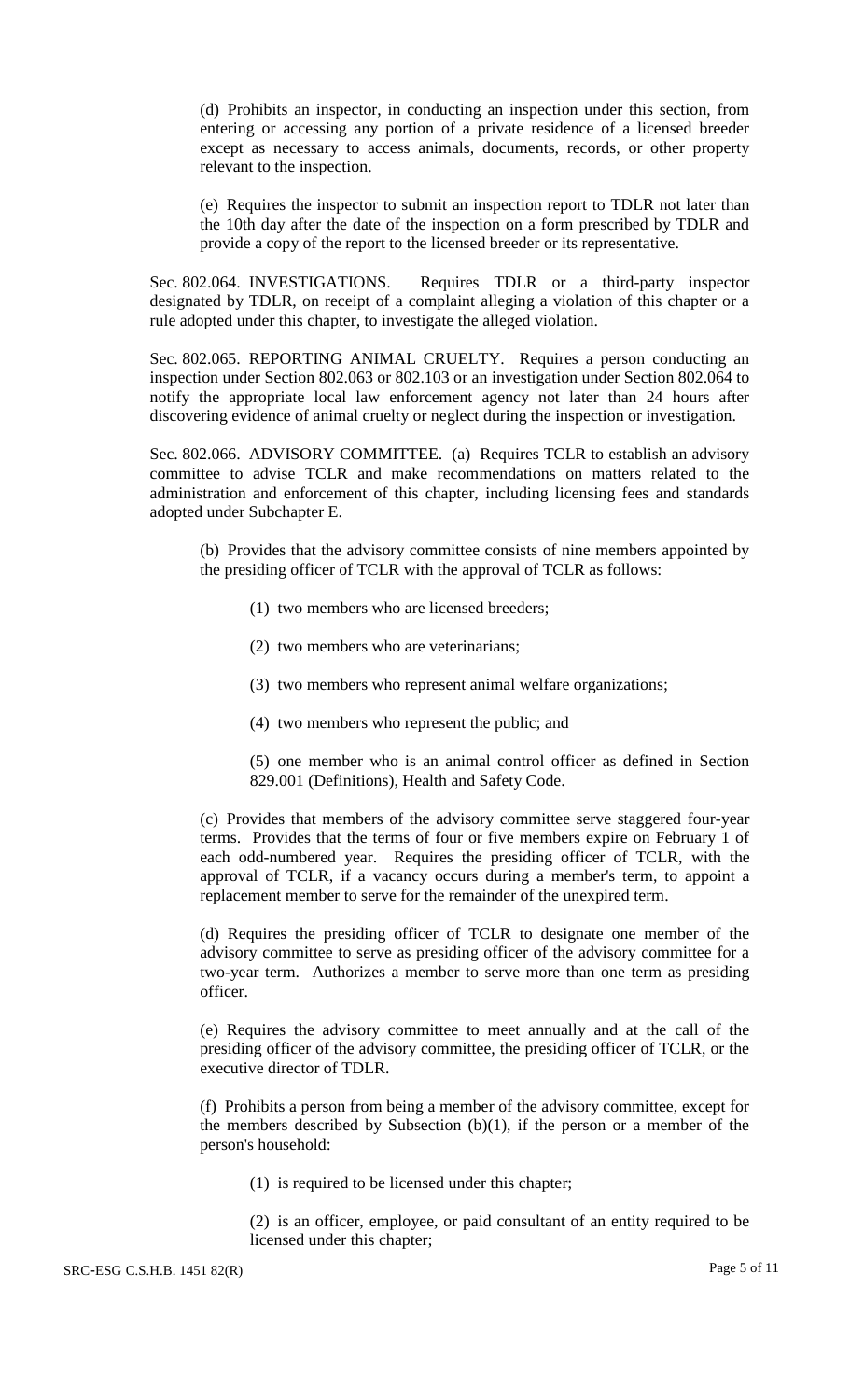(3) owns or controls, either directly or indirectly, more than a 10 percent interest in an entity required to be licensed under this chapter; or

(4) is required to register as a lobbyist under Chapter 305 (Registration of Lobbyists), Government Code, because of the person's activities for compensation on behalf of an entity required to be licensed under this chapter.

(g) Authorizes the presiding officer of TCLR to remove from the advisory committee a member who is ineligible for membership under Subsection (f).

(h) Prohibits a member from receiving compensation for service on the advisory committee. Authorizes a committee member to receive reimbursement for the actual and necessary expenses incurred while performing advisory committee duties, subject to TDLR's budget and any limitation provided by the General Appropriations Act.

(i) Provides that a decision of the advisory committee is effective only on a majority vote of the members present.

(j) Provides that Chapter 2110 (State Agency Advisory Committees), Government Code, does not apply to the size, composition, or duration of the advisory committee or to the appointment of the committee's presiding officer.

[Reserves Sections 802.067-802.100 for expansion.]

# SUBCHAPTER C. LICENSING OF DOG OR CAT BREEDERS

Sec. 802.101. LICENSE REQUIRED. (a) Prohibits a person from acting as, offering to act as, or representing that the person is a dog or cat breeder in this state unless the person holds a license under this chapter for each facility that the person owns or operates in this state. Authorizes a license for a single facility to cover more than one building on the same premises.

(b) Authorizes TCLR by rule to establish requirements for issuance or renewal of a license issued to a dog or cat breeder under this chapter.

Sec. 802.102. APPLICATION. Requires an applicant for a license under this chapter to:

(1) submit to TDLR a completed application on a form prescribed by TDLR;

(2) submit to TDLR the information regarding the applicant's facilities and operations requested by TDLR;

(3) demonstrate that the applicant has satisfied the requirements of this chapter and rules adopted under this chapter; and

(4) pay to TDLR the required fee.

Sec. 802.103. PRELICENSE INSPECTION. (a) Requires TDLR to inspect a facility before a license is issued for the facility, except as provided by Subsection (e).

(b) Prohibits TDLR from issuing a license to a dog or cat breeder until TDLR receives a prelicense inspection report from the inspector in a format approved by TDLR certifying that the facility meets the requirements of this chapter and rules adopted under this chapter.

(c) Requires each applicant to pay to TDLR the required inspection fee to be used to pay third-party inspectors and the reasonable expenses of TDLR related to its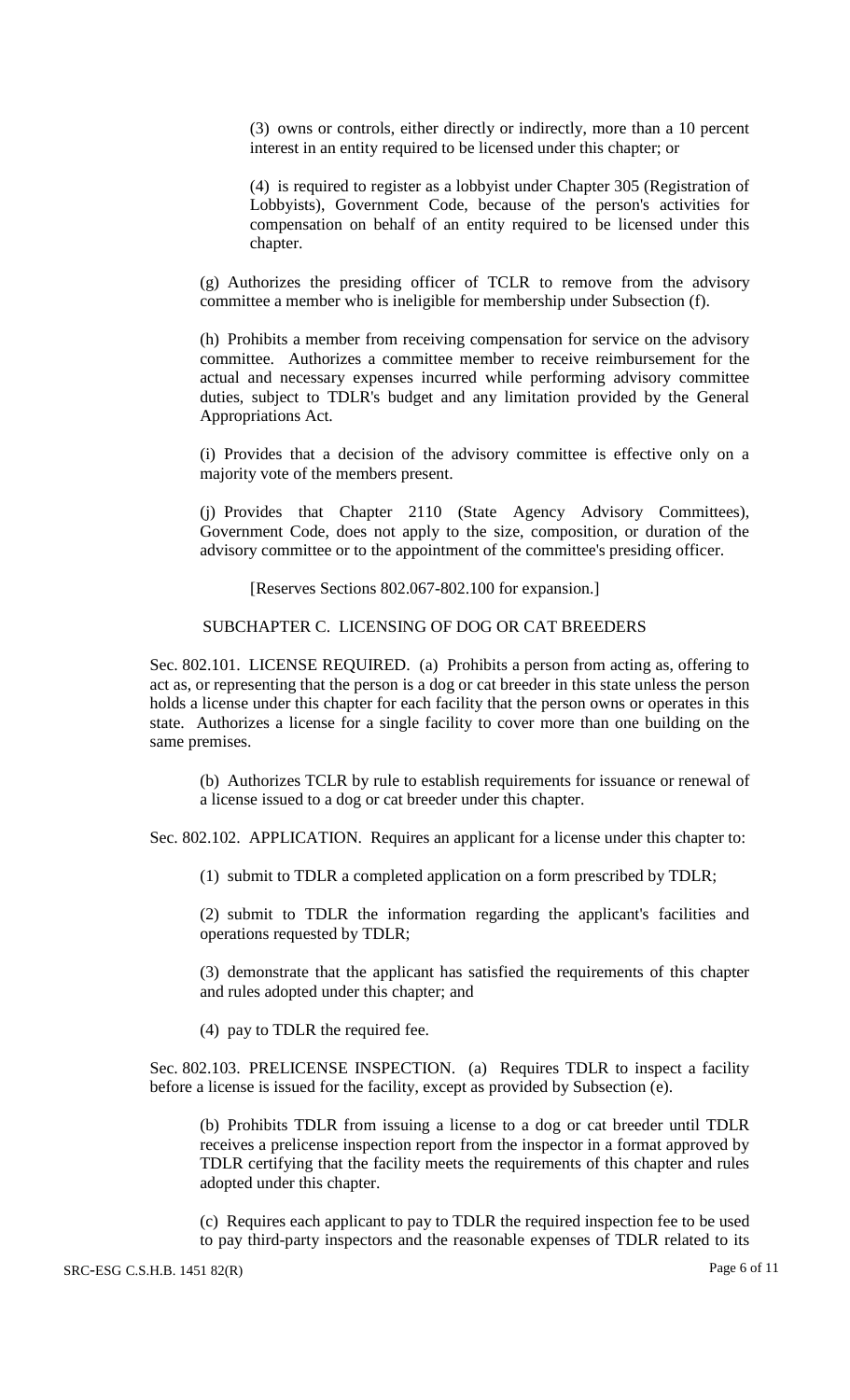licensing and inspection duties under this chapter before the prelicense inspection may be conducted.

(d) Authorizes an applicant whose facility does not meet the requirements of this chapter and rules adopted under this chapter as revealed by a prelicense inspection to, after correcting deficiencies noted in the inspection report, request another prelicense inspection by paying the required fee to TDLR.

(e) Prohibits TDLR from requiring a prelicense inspection of a facility for an applicant who:

(1) holds a current Class A animal dealers license issued under the Animal Welfare Act (7 U.S.C. Section 2131 et seq.); and

(2) submits to TDLR:

(A) a copy of the license; and

(B) on a form prescribed by TDLR, a statement certifying that the facility meets the requirements of this chapter and rules adopted under this chapter.

Sec. 802.104. INITIAL LICENSE. Requires TDLR to issue a license to each dog or cat breeder who:

- (1) meets the requirements of this chapter and rules adopted under this chapter;
- (2) applies to TDLR on the form prescribed by TDLR; and
- (3) pays the required fee.

Sec. 802.105. TERM; NONTRANSFERABILITY. Provides that a license issued under this chapter is valid until the first anniversary of the date of issuance and is nontransferable. Requires TDLR to include the expiration date on each license issued under this chapter.

Sec. 802.106. LICENSE RENEWAL. (a) Authorizes a licensed breeder to renew the person's license by:

> (1) submitting a renewal application to TDLR on the form prescribed by TDLR;

> (2) complying with any other renewal requirements adopted by TDLR; and

(3) paying the required fee.

(b) Prohibits a person whose license has expired from engaging in activities that require a license until the license has been renewed.

(c) Prohibits TDLR from renewing the license of a person if the person is in violation of this chapter or any rule adopted under this chapter at the time of renewal.

Sec. 802.107. LICENSE DENIAL, REVOCATION, AND SUSPENSION. (a) Requires TDLR to deny issuance of a license to, or refuse to renew the license of, a person if the person or a controlling person of the dog or cat breeder has pled guilty to, been convicted of, or received deferred adjudication for animal cruelty or neglect in this state or any other jurisdiction in the five years preceding the person's initial or renewal application for a license.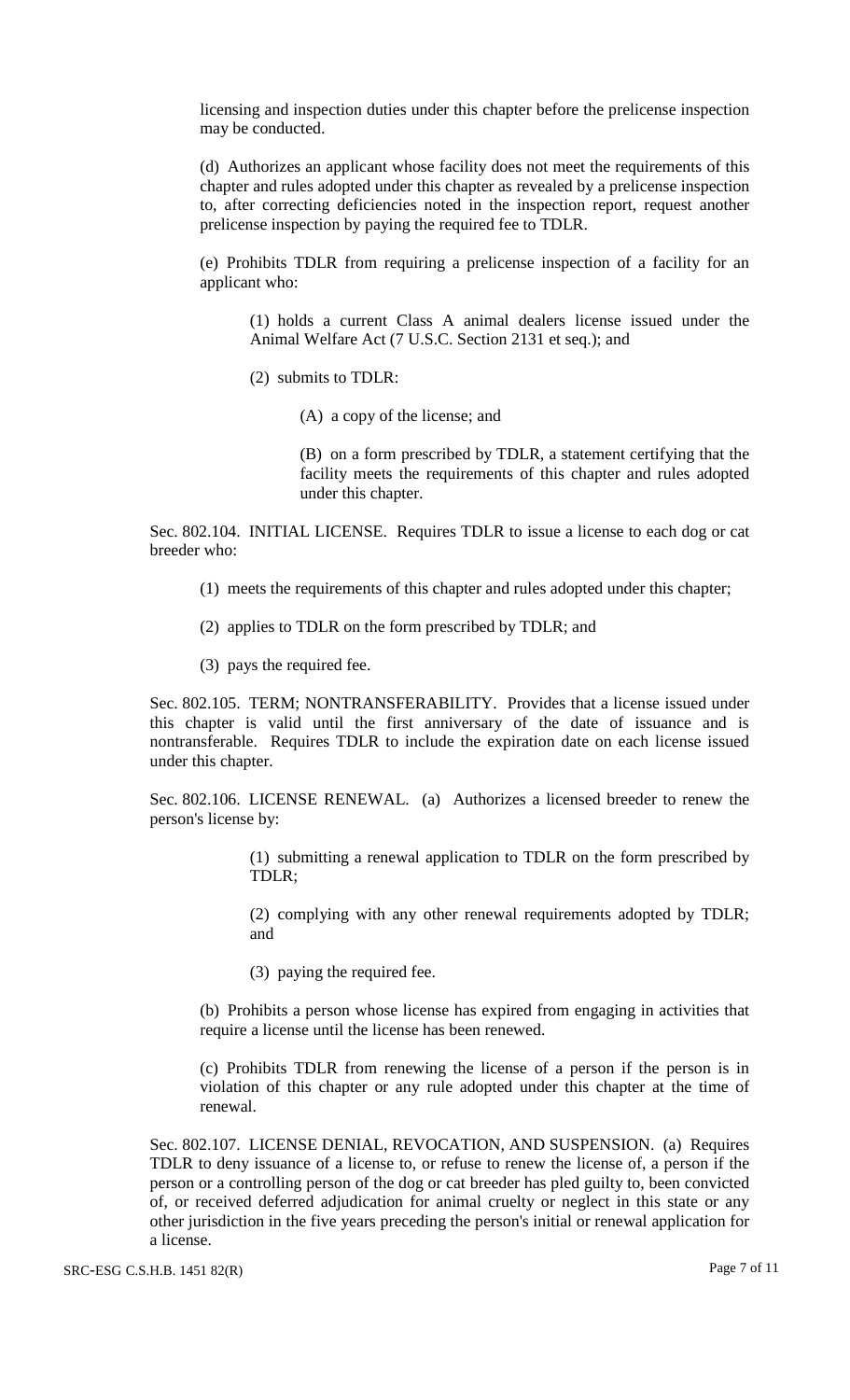(b) Requires TDLR to revoke a license if, after the license is issued, the person or a controlling person of the dog or cat breeder pleads guilty to, is convicted of, or receives deferred adjudication for animal cruelty or neglect in this state or any other jurisdiction.

(c) Authorizes TDLR to deny issuance of a license to, refuse to renew the license of, or revoke or suspend a license held by a person who:

(1) fails to meet the requirements of this chapter and rules adopted under this chapter;

(2) has had a similar license issued by a federal, state, or local authority denied, revoked, or suspended;

(3) has falsified any material information requested by TDLR;

(4) has failed to meet a standard adopted by rule under this chapter; or

(5) has failed to comply with any corrective action required under an inspection report in the time provided by the report.

[Reserves Sections 802.108-802.150 for expansion.]

#### SUBCHAPTER D. PRACTICE BY LICENSED BREEDER

Sec. 802.151. DISPLAY OF LICENSE; APPLICABLE LAWS AND RULES; INCLUSION OF LICENSE NUMBER AND DEPARTMENT INFORMATION. Requires a licensed breeder to:

(1) prominently display a copy of the license at the breeder's facility;

(2) maintain at the breeder's facility a printed copy of this chapter and rules adopted under this chapter as made available by TDLR;

(3) include the license number in each advertisement of the licensed breeder; and

(4) include in each contract for the sale or transfer of an animal by the licensed breeder:

(A) the license number; and

(B) the following statement: "Dog and cat breeders are regulated by the Texas Department of Licensing and Regulation, P.O. Box 12157, Austin, Texas 78711, 1-800-803-9202, 512-463-6599, www.license.state.tx.us" or a similar statement adopted by TCLR rule that includes TDLR's name, mailing address, telephone numbers, and Internet website address.

Sec. 802.152. CHANGE IN LICENSE INFORMATION. Requires a licensed breeder to notify TDLR in a manner prescribed by TDLR not later than the 10th day after the date any change occurs in the address, name, management, or controlling person of the business or operation.

Sec. 802.153. ANNUAL INVENTORY. (a) Requires a licensed breeder to submit to TDLR, not later than February 1 of each year, on a form prescribed by TDLR, an accounting of all animals held at the facility at any time during the preceding calendar year.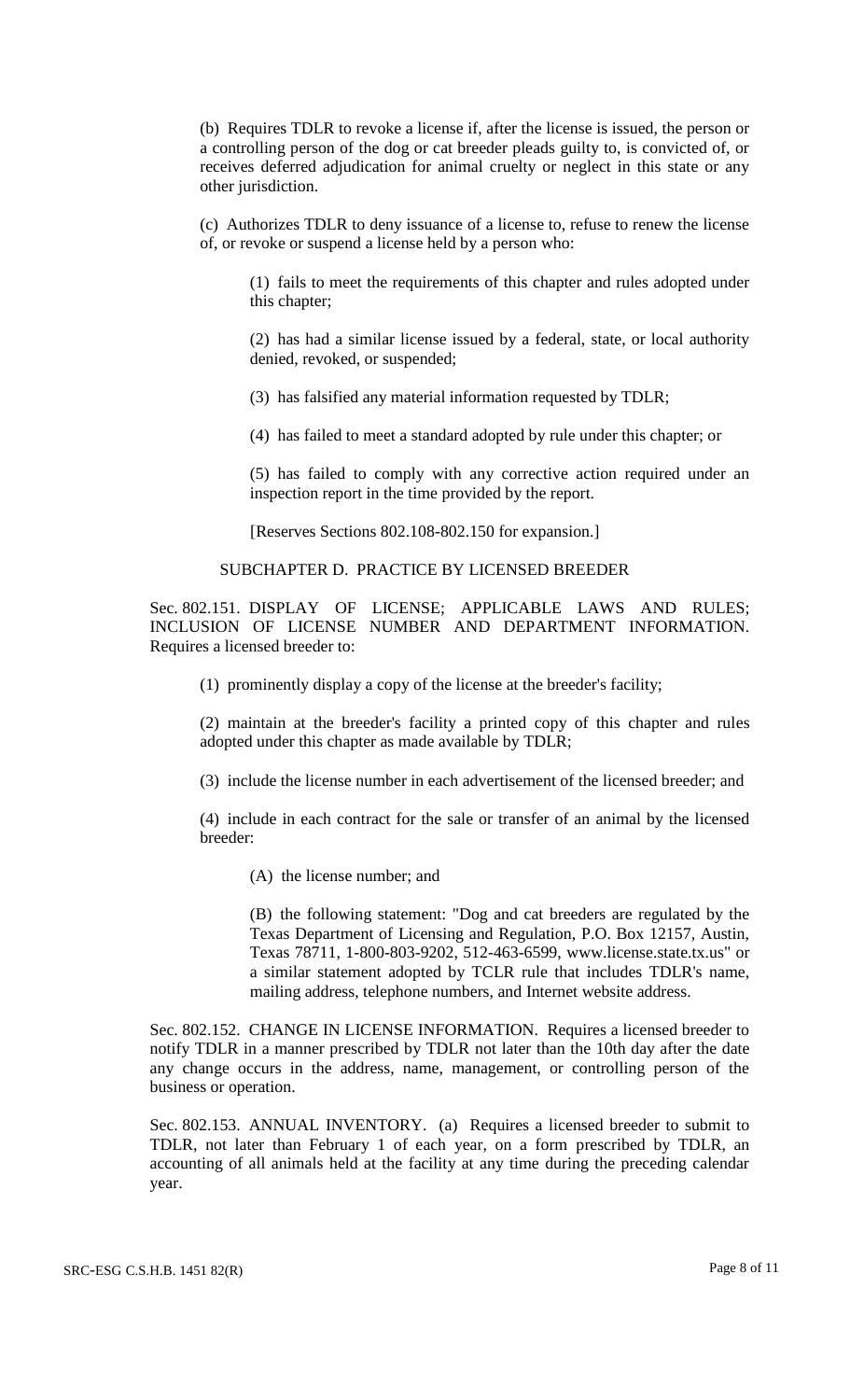(b) Requires the licensed breeder to keep copies of the items described by Subsection (a) at the licensed breeder's facility and to make them available on request to TDLR or a third-party inspector designated by TDLR.

(c) Requires a licensed breeder that has more than one facility to:

(1) keep separate records for each facility; and

(2) submit a separate accounting of animals for each facility.

Sec. 802.154. ANIMAL RECORDS. (a) Requires a licensed breeder to maintain a separate record for each animal in the breeder's facility documenting the animal's care.

- (b) Requires that the record include:
	- (1) the date the animal entered the facility;

(2) if applicable, the name, address, and telephone number of the person from whom the animal was purchased or obtained;

(3) a description of the animal, including the animal's breed, sex, color, identifying marks, and weight;

(4) the date of birth of the animal or approximate age if the date of birth is unknown;

(5) any tattoo, microchip, or other identification number carried by or appearing on the animal;

- (6) if the animal is a breeding female:
	- (A) breeding dates;
	- (B) dates the animal gave birth to a litter;
	- (C) number of puppies or kittens for each litter of the animal; and
	- (D) the name and identification of the sire or tom for each litter;

(7) all veterinary care provided for the animal, including a record of all inoculations, medications, and other veterinary medical treatment received by the animal while in the possession of the licensed breeder; and

(8) for an animal that was at the facility but is no longer at the facility:

- (A) the date of disposition or death of the animal; and
- (B) as applicable:

(i) the name and address of the person to whom the animal was transferred; or

(ii) the animal's cause of death.

(c) Requires the licensed breeder to make the animal records available on request to TDLR or a third-party inspector designated by TDLR.

(d) Requires TCLR by rule to establish the retention period for records required under this section.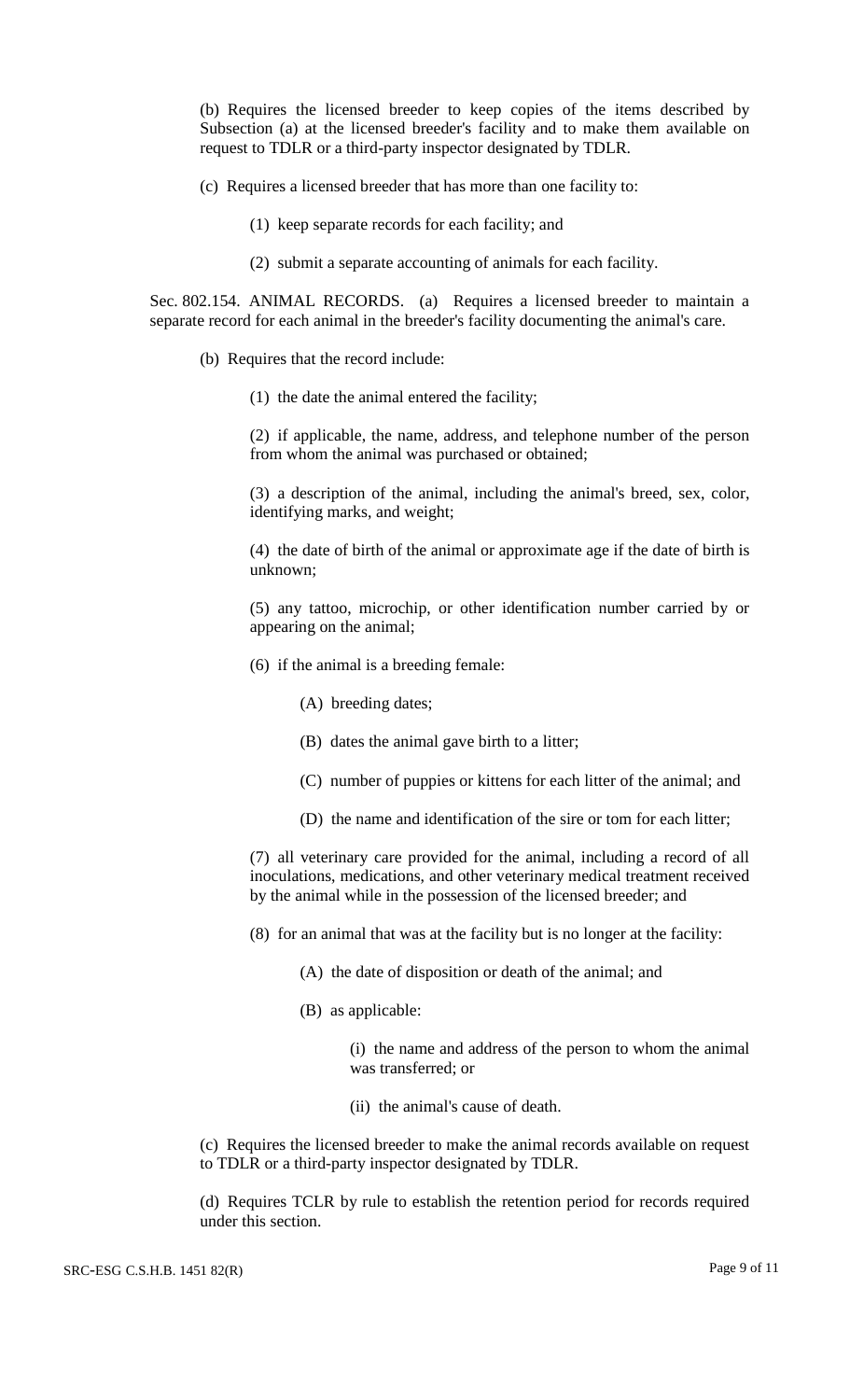[Reserves Sections 802.155-802.200 for expansion.]

#### SUBCHAPTER E. STANDARDS OF CARE AND CONFINEMENT

Sec. 802.201. ADOPTION OF STANDARDS. (a) Requires TCLR to adopt rules establishing minimum standards for the humane handling, care, housing, and transportation of dogs and cats by a dog or cat breeder to ensure the overall health, safety, and well-being of each animal in the breeder's possession.

(b) Requires that the standards adopted under this section:

(1) at a minimum, meet federal regulations;

(2) require that, unless otherwise certified by a veterinarian in the manner prescribed by TDLR, a licensed breeder, if applicable, provide each dog 12 weeks of age and older with at least one hour of daily exercise in an area that:

(A) has a surface that has adequate drainage and that will not adversely affect the dog's health or well-being, and that may be composed of natural turf or soil;

(B) provides adequate protection against harsh weather, including exposure to the sun; and

(C) has at least three times more square feet than the dog's primary enclosure;

(3) require that an adequate period consistent with breed standards elapse between the breeding cycles of each adult intact female animal;

(4) require that a dog or cat breeder provide basic grooming to each animal, including bathing and nail trimming, as needed to prevent any condition that adversely affects the animal's health and cleanliness;

(5) require that all primary enclosures:

(A) be composed of materials that are safe for the animal based on the animal's breed, size, and age;

(B) have adequate space to allow the animal to comfortably stand, sit, turn around, and lie down in a natural position;

(C) have adequate drainage; and

(D) if any portion of the floor surface is composed of wire or a slatted material, be free from any protruding, sharp surfaces and be designed so the animal's paws are unable to extend through, or become caught in, the floor;

(6) prohibit the placement of a primary enclosure of an animal on top of the primary enclosure of another animal, unless an impervious barrier designed to prevent the transfer of any liquid or animal waste from one enclosure to the other is placed between the enclosures;

(7) prohibit the stacking of the primary enclosures of dogs above three vertical levels;

(8) require at least one regular veterinary examination a year for a breeding animal;